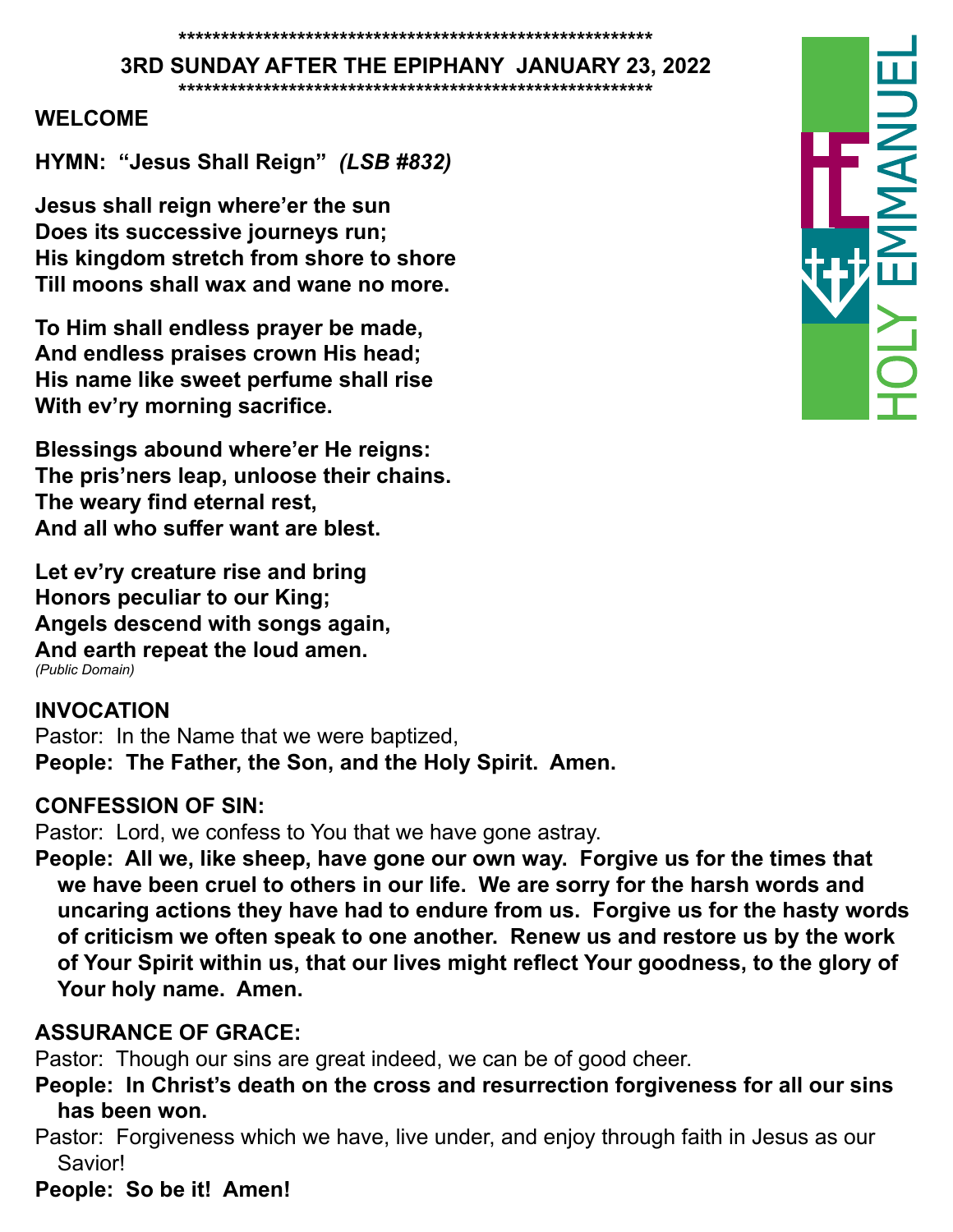## **CALL TO WORSHIP:** *(From Psalm 113)*

From the rising of the sun to the place where it sets the name of the Lord is to be praised. Praise, O servants of the Lord, praise the name of the lord. Let the name of the Lord be praised, both now and forevermore. The Lord is exalted over all the nations, his glory above the heavens.

## **SONG: "Thank You for the Cross"** *(Mark Altrogge)*

**Thank You for the cross, the mighty cross, that God Himself should die for such as us; And ev'ryday we're changed into Your image more and more, yes, by the cross we've truly been transformed. And we're so amazed, and we give You praise that You would save us at such a cost; We're so amazed, and we give You praise for the power of the cross, for the power of the cross.** *(Repeat) (C. 1987 Intregrity's Praise! Music. Used by permission. CCLI #522460)*

## **OLD TESTAMENT READING: Isaiah 61:1-6**

<sup>1</sup> The Spirit of the Sovereign LORD is on me, because the LORD has anointed me to preach good news to the poor. He has sent me to bind up the brokenhearted, to proclaim freedom for the captives and release from darkness for the prisoners,  $2$  to proclaim the year of the LORD's favor and the day of vengeance of our God, to comfort all who mourn, 3 and provide for those who grieve in Zion— to bestow on them a crown of beauty instead of ashes, the oil of gladness instead of mourning, and a garment of praise instead of a spirit of despair. They will be called oaks of righteousness, a planting of the LORD for the display of his splendor. <sup>4</sup> They will rebuild the ancient ruins and restore the places long devastated; they will renew the ruined cities that have been devastated for generations. <sup>5</sup> Aliens will shepherd your flocks; foreigners will work your fields and vineyards. <sup>6</sup> And you will be called priests of the LORD, you will be named ministers of our God. You will feed on the wealth of nations, and in their riches you will boast.

# **EPISTLE READING: 1 Corinthians 12:12-27**

 $12$  The body is a unit, though it is made up of many parts; and though all its parts are many, they form one body. So it is with Christ. <sup>13</sup> For we were all baptized by one Spirit into one body—whether Jews or Greeks, slave or free—and we were all given the one Spirit to drink. <sup>14</sup> Now the body is not made up of one part but of many. <sup>15</sup> If the foot should say, "Because I am not a hand, I do not belong to the body," it would not for that reason cease to be part of the body. <sup>16</sup> And if the ear should say, "Because I am not an eye, I do not belong to the body," it would not for that reason cease to be part of the body. <sup>17</sup> If the whole body were an eye, where would the sense of hearing be? If the whole body were an ear,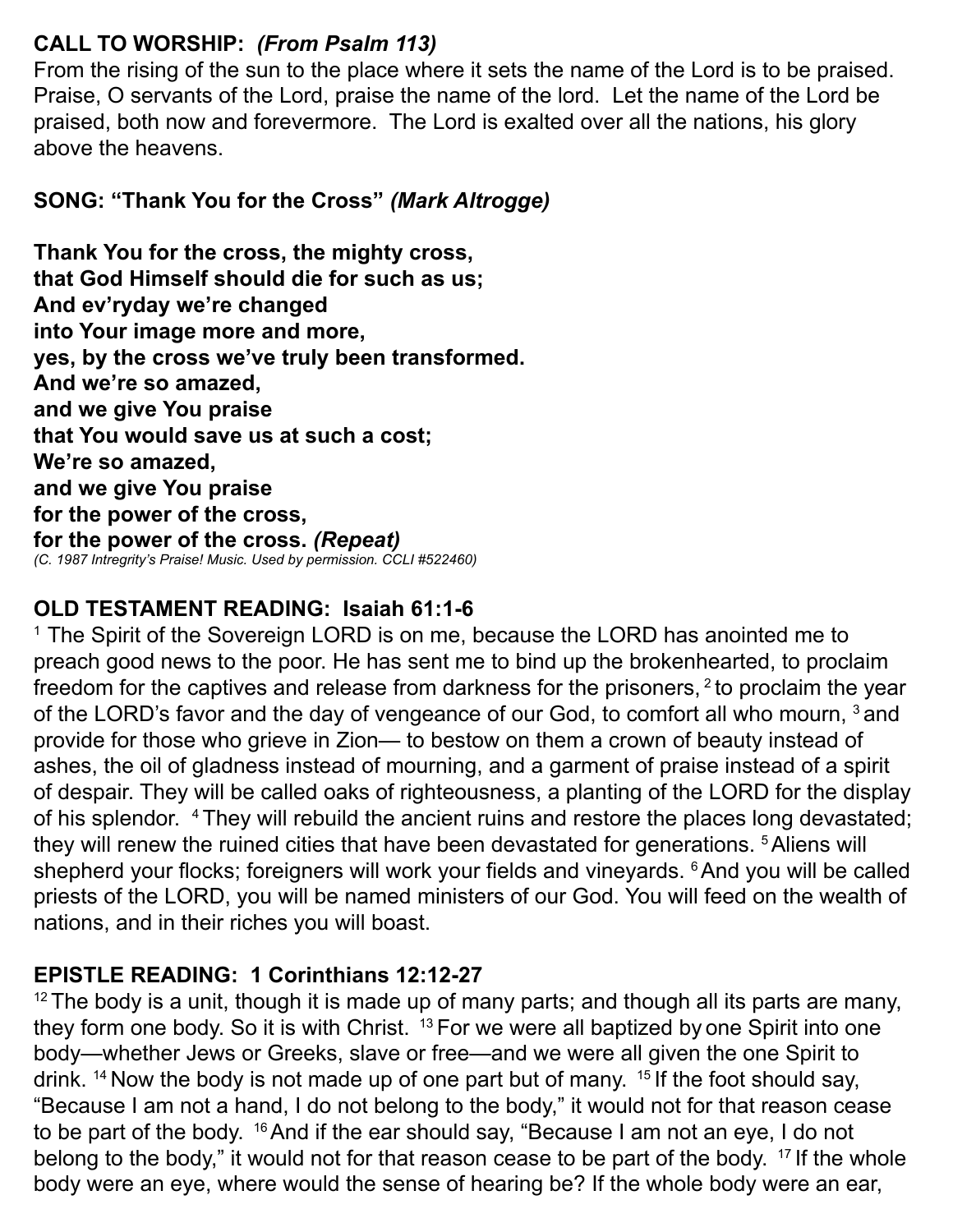where would the sense of smell be? <sup>18</sup> But in fact God has arranged the parts in the body, every one of them, just as he wanted them to be. <sup>19</sup> If they were all one part, where would the body be?  $20$  As it is, there are many parts, but one body.  $21$  The eye cannot say to the hand, "I don't need you!" And the head cannot say to the feet, "I don't need you!" <sup>22</sup> On the contrary, those parts of the body that seem to be weaker are indispensable,  $23$  and the parts that we think are less honorable we treat with special honor. And the parts that are unpresentable are treated with special modesty, <sup>24</sup> while our presentable parts need no special treatment. But God has combined the members of the body and has given greater honor to the parts that lacked it,  $25$  so that there should be no division in the body, but that its parts should have equal concern for each other.  $26$  If one part suffers, every part suffers with it; if one part is honored, every part rejoices with it.  $27$  Now you are the body of Christ, and each one of you is a part of it.

# **CHILDREN'S LESSON**

# **GOSPEL READING: Luke 4:14-21**

<sup>14</sup> Jesus returned to Galilee in the power of the Spirit, and news about him spread through the whole countryside.  $15$  He taught in their synagogues, and everyone praised him.  $16$  He went to Nazareth, where he had been brought up, and on the Sabbath day he went into the synagogue, as was his custom. And he stood up to read. <sup>17</sup> The scroll of the prophet Isaiah was handed to him. Unrolling it, he found the place where it is written: <sup>18</sup> "The Spirit of the Lord is on me, because he has anointed me to preach good news to the poor. He has sent me to proclaim freedom for the prisoners and recovery of sight for the blind, to release the oppressed, <sup>19</sup> to proclaim the year of the Lord's favor."<sup>20</sup> Then he rolled up the scroll, gave it back to the attendant and sat down. The eyes of everyone in the synagogue were fastened on him, <sup>21</sup> and he began by saying to them, "Today this scripture is fulfilled in your hearing."

# **CONFESSION OF FAITH:** *(The Apostle's Creed)*

**I believe in God the Father Almighty, maker of heaven and earth. And in Jesus Christ, his only Son, our Lord; who was conceived by the Holy Spirit, born of the virgin Mary; suffered under Pontius Pilate, was crucified, died, and was buried; He descended into hell; The third day he rose again from the dead; He ascended into heaven and sits at the right hand of God the Father Almighty; From thence He will come to judge the living and the dead. I believe in the Holy Spirit, the holy Christian Church, the communion of saints, the forgiveness of sins, the resurrection of the body and the life everlasting. Amen.** 

**SONG: "Almighty"** *(Wayne Watson))*

**Almighty, most Holy God, faithful through the ages; Almighty, most holy Lord, glorious Almighty God.**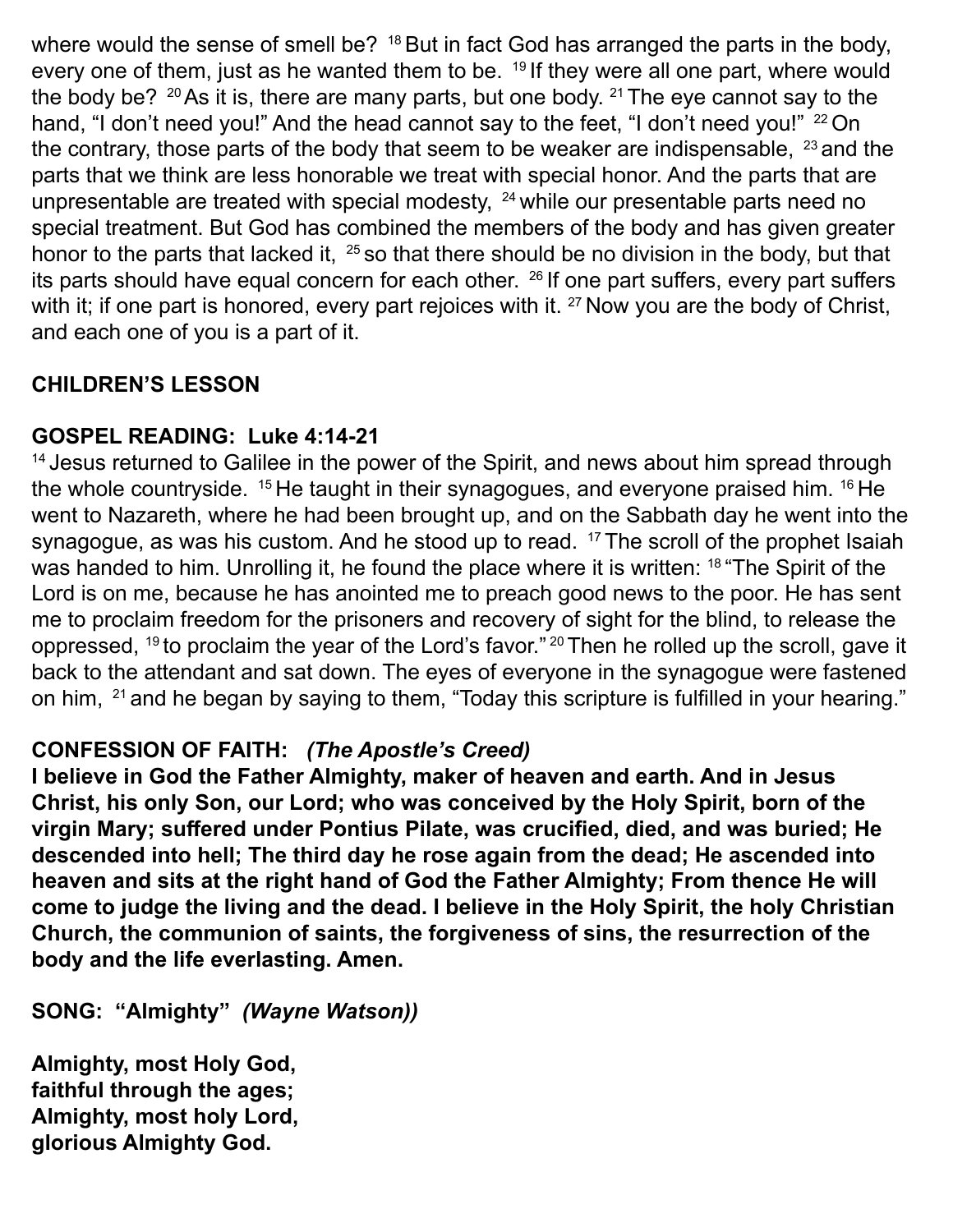**The beasts of the field, the birds of the air, Are silent to call out Your name; The earth has no voice, and I have no choice But to magnify God unashamed. Let the rocks be kept silent for one more day; Let the whole world sing out, let the people say. Almighty, most Holy God, faithful through the ages; Almighty, most holy Lord, glorious Almighty God.**

**Well, time marches on, with the innocence gone, And a darkness has covered the earth; But His Spirit dwells, He speaks, "It is well," And the hopeless still offered new birth. He will break the leash of death, it will have no sting; Let the pris'ner go free, join the dance and sing. Almighty, most Holy God, faithful through the ages; Almighty, most holy Lord, glorious Almighty God.**

**Almighty, most Holy God, faithful through the ages; Almighty, most holy Lord, glorious Almighty God.** *(C. 1990 Word Music Inc. Used by permission. CCLI #522460)*

**SERMON: 1 Cor 12:12-21 "Misperceptions in the Body of Christ"**

# **OFFERING**

## **PRAYER OF THE CHURCH:**

Pastor: Lord, You give us Your word, and call us to share that word with others. **People: May the ministry of our Lutheran schools, especially Open Arms Early** 

**Childhood Center, touch lives and lead families to Christ.**

Pastor: Help us to be your faithful witnesses.

**People: Bless our congregation as each of us uses the gifts we've been blessed with by the Holy Spirit, for the building of Your kingdom.**

Pastor: Renew our dedication to serve others.

**People: Empower us for that work by the Holy Spirit who dwells within every believer in Christ.** 

Pastor: Fill us with joy in our service together,

**People: And increase our faith.**

Pastor: For those in special need*...(special requests)...*Lord, in Your mercy,

**People: Look down upon these whom You care for, and give them comfort and aid in accordance with Your will.**

Pastor: Trusting in Your goodness and power Jesus, we continue and pray...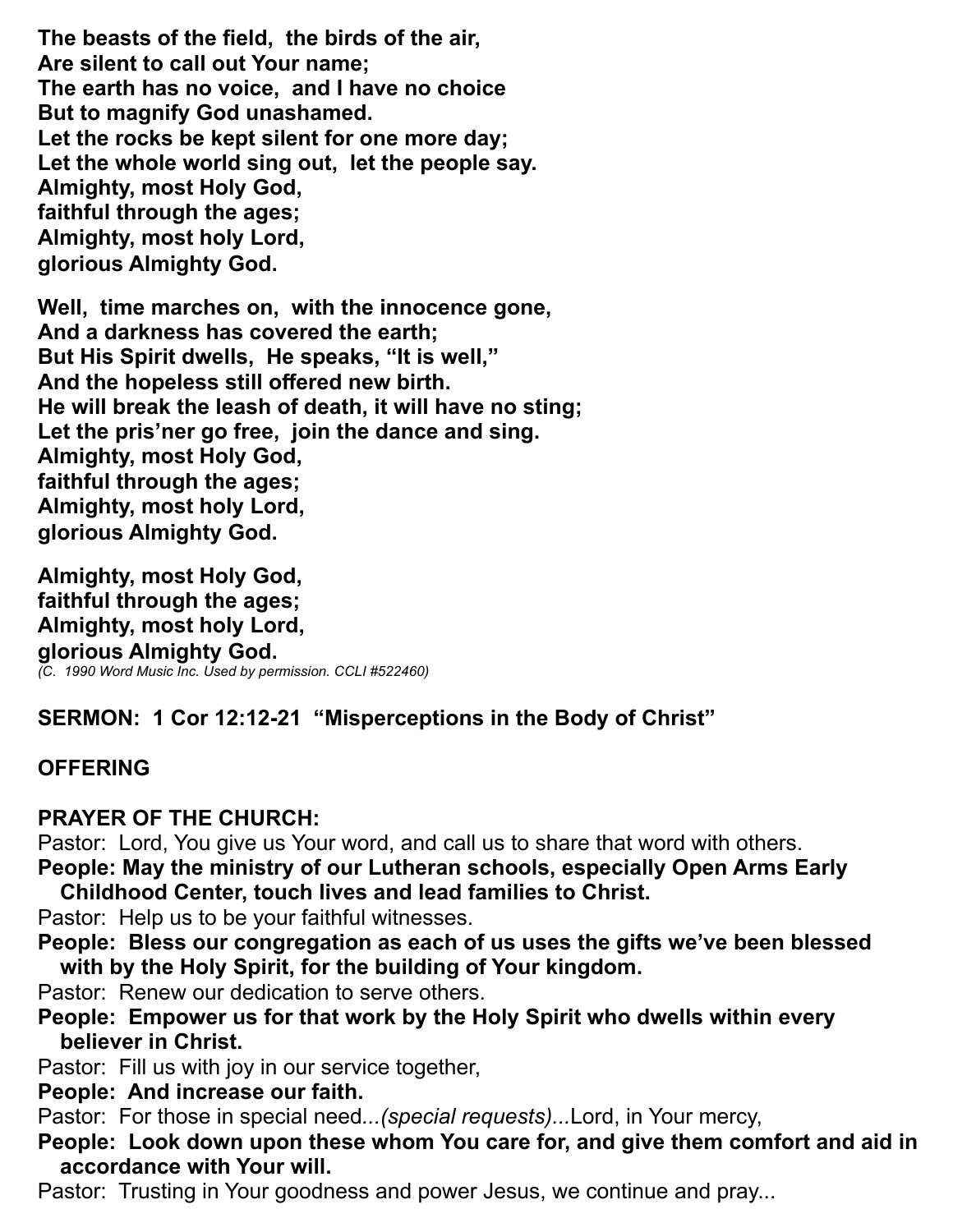### **THE LORD'S PRAYER**

**People: Our Father who art in heaven, Hallowed be Thy name; Thy kingdom come; Thy will be done on earth as it is in heaven; Give us this day our daily bread; And forgive us our trespasses, as we forgive those who trespass against us; And lead us not into temptation; But deliver us from evil; For thine is the kingdom and the power and the glory forever and ever. Amen.** 

**BLESSING:**

**HYMN: "Hark the Voice of Jesus Calling"** *(LSB #826)*

**Hark, the voice of Jesus crying, "Who will go and work today?" Fields are white and harvest waiting - Who will bear the sheaves away?" Loud and long the master calleth; Rich reward He offers thee. Who will answer gladly saying, "Here am I, send me, send me"?**

**If you cannot speak like angels, If you cannot preach like Paul, You can tell the love of Jesus, You can say He died for all. If you cannot rouse the wicked With the judgment's dread alarms, You can lead the little children To the Savior's waiting arms.**

**If you cannot be a watchman, Standing high on Zion's wall, Pointing out the path to heaven, Off'ring life and peace to all. With your prayers and with your bounties You can do what God commands. You can be like faithful Aaron, Holding up the prophet's hands.**

**Let none hear you idly saying, "There is nothing I can do," While the multitudes are dying And the Master calls for you. Take the task He gives you gladly, Let His work your pleasure be; Answer quickly when He calleth, "Here am I, send me, send me!"** *(Public Domain)*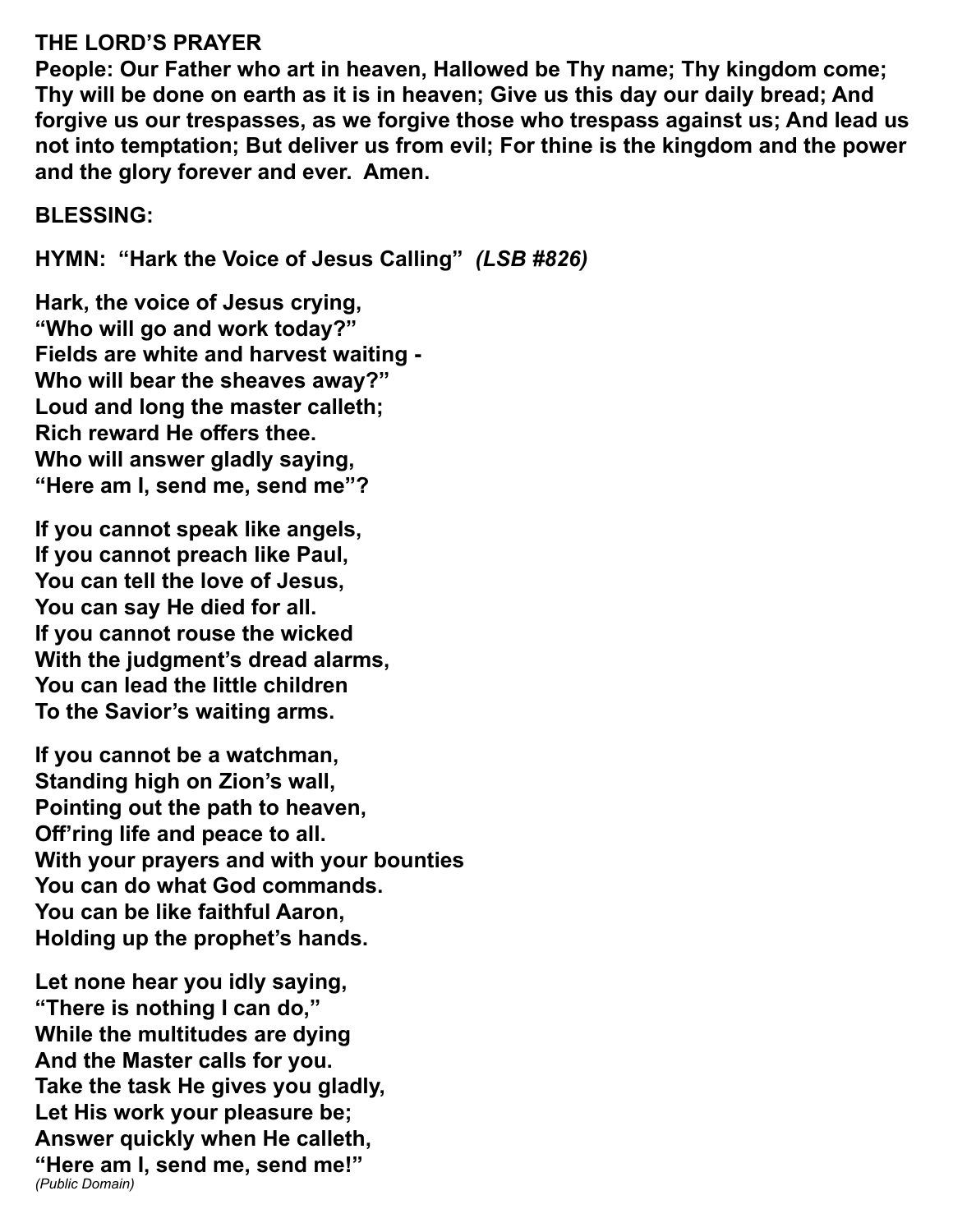

## **PRAYER MINISTRY**

*Please include the following friends and happenings in your personal prayers*

*For God's Blessing On Their Medical Treatment* - Richard St Martin

*Our Home bound & Those In Care Centers* - Pat Hibben - John Arne - Vera Marko - Lillian Prok - Sharon Bliven - Lorraine McKay - Marion Michalik

## *Our Local & Global Mission Ministries*

-Rev Dr. Dan & Dr. Joan Jastram, Northern Asia (Recipients of our "Together In Mission")

-Rev. Blidi Minely, Liberia, Africa (Recipient of our "Care Barrels")

#### *Local & Global Concerns*

-For Health & Safety in this COVID 16 Pandemic

-For a spirit of unity and Godliness among the leadership of The United States of America and President Biden



**Adult Bible Class: Meets on Sundays at 8:30am-9:15am. Meets on Sundays at 8:30am-9:15am. Also meets on Tuesdays at 11am-noon. Also meets on Tuesdays at 11am-noon. Location: Church fellowship hall. Location: Church fellowship hall. Alex meets on Junuays at 0.0000011**w meets on Tuesuays at Train-noon.<br>Leecties - Church fellowship hell **LUCATION.** UNDER FRIUWSHIP HAIR. **Meets on Sundays at 8:30am-9:15am. LUCATION.** CHUICH

Topic: Both classes are the same.  $\overline{\phantom{a}}$ We are currently finishing up our look at the  $\sqrt{2\pi\hbar\omega_0^2}$ **book of Revelation.**

 $\odot$ Ppy Birthday to **Adult Bible Class:** 24-Jan Otto Steen 23-Jan Matthew Anderson 28-Jan Harper Steen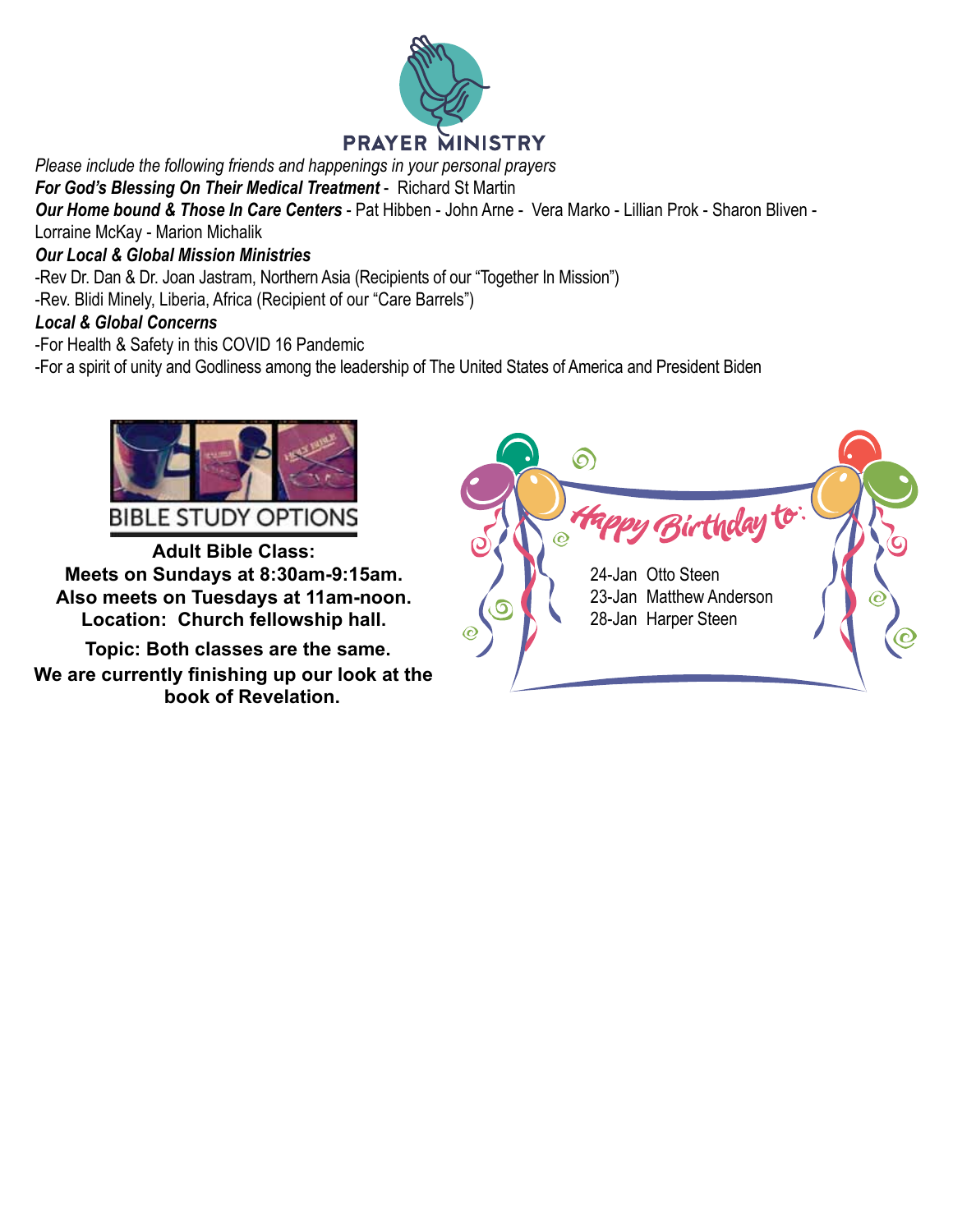# **Scripture References January 23, 2022**

#### **1 Corinthians 12:12, 13**

 $12$  The body is a unit, though it is made up of many parts; and though all its parts are many, they form one body. So it is with Christ. <sup>13</sup> For we were all baptized by one Spirit into one body—whether Jews or Greeks, slave or free—and we were all given the one Spirit to drink.

#### **1 Corinthians 12:14-19**

<sup>14</sup> Now the body is not made up of one part but of many. <sup>15</sup> If the foot should say, "Because I am not a hand, I do not belong to the body," it would not for that reason cease to be part of the body. <sup>16</sup> And if the ear should say, "Because I am not an eye, I do not belong to the body," it would not for that reason cease to be part of the body. <sup>17</sup> If the whole body were an eye, where would the sense of hearing be? If the whole body were an ear, where would the sense of smell be? <sup>18</sup> But in fact God has arranged the parts in the body, every one of them, just as he wanted them to be.  $19$  If they were all one part, where would the body be?

#### **1 Corinthians 12:20,21**

 $20$  As it is, there are many parts, but one body.  $21$  The eye cannot say to the hand, "I don't need you!" And the head cannot say to the feet, "I don't need you!"

#### **1 Peter 4:10,11**

<sup>10</sup> Each one should use whatever gift he has received to serve others, faithfully administering God's grace in its various forms. <sup>11</sup> If anyone speaks, he should do it as one speaking the very words of God. If anyone serves, he should do it with the strength God provides, so that in all things God may be praised through Jesus Christ. To him be the glory and the power for ever and ever. Amen.

#### **3RD SUNDAY AFTER THE EPIPHAY JANUARY 23, 2022 1 Corinthians 12:12-21 "Misperceptions in the Body of Christ"**

*12 The body is a unit, though it is made up of many parts; and though all its parts are many, they form one body. So it is with Christ. 13 For we were all baptized by one Spirit into one body—whether Jews or Greeks, slave or free—and we were all given the one Spirit to drink. 14 Now the body is not made up of one part but of many. 15 If the foot should say, "Because I am not a hand, I do not belong to the body," it would not for that reason cease to be part of the body. 16 And if the ear should say, "Because I am not an eye, I do not belong to the body," it would not for that reason cease to be part of the body. 17 If the whole body were an eye, where would the sense of hearing be? If the whole body were an ear, where would the sense of smell be? 18 But in fact God has arranged the parts in the body, every one of them, just as he wanted them to be. 19 If they were all one part, where would the body be? 20 As it is, there are many parts, but one body. 21 The eye cannot say to the hand, "I don't need you!" And the head cannot say to the feet, "I don't need you!"* 

- 1. What does the Holy Spirit do in Baptism?
- 2. Who dwells within us as we trust in Christ?